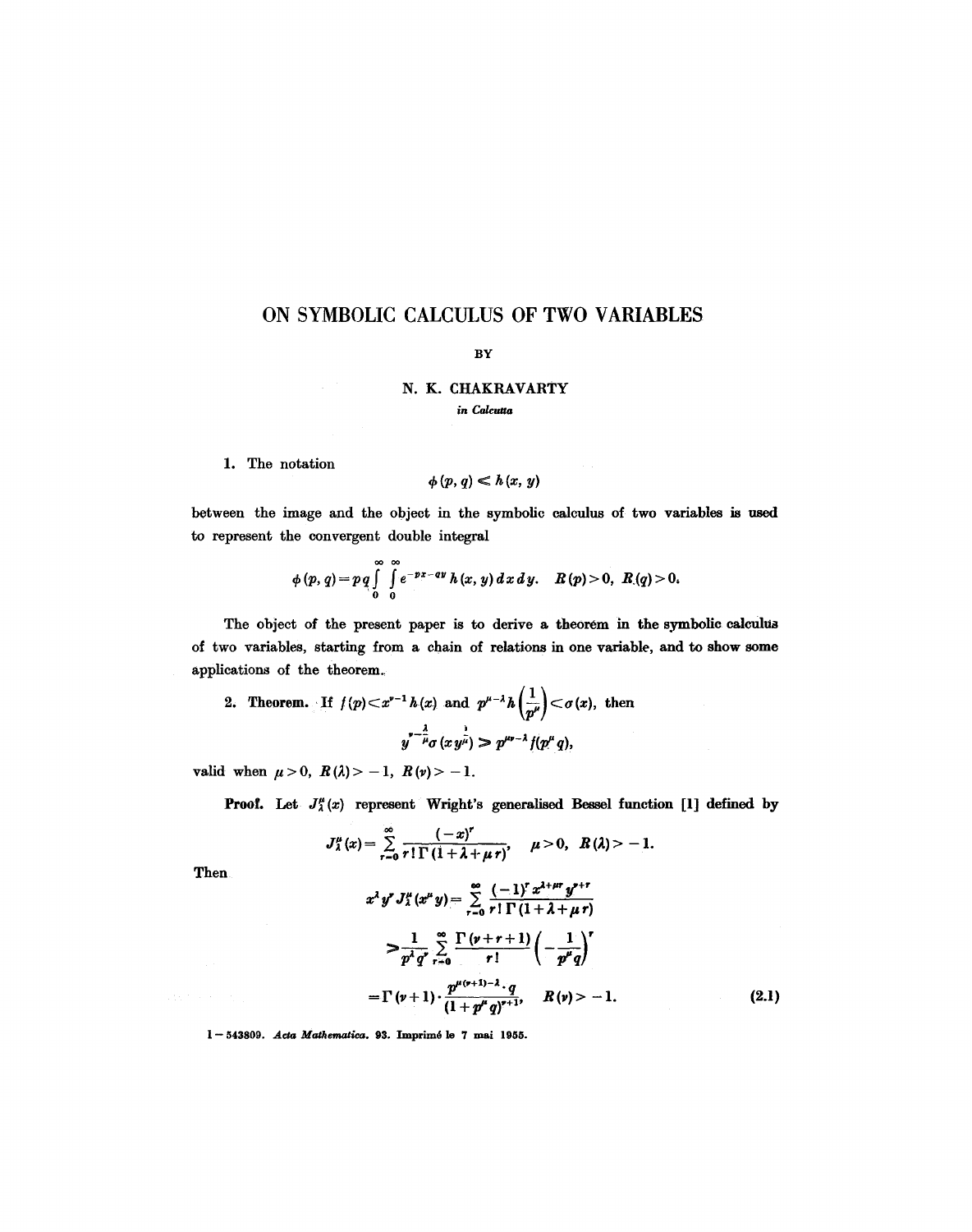Let

$$
f(p) < x^{p-1} h(x) \quad \text{imply} \quad h(p) < g(x). \tag{2.2}
$$

Then, by Gupta [2], we have

ò.

$$
p^{\mu-\lambda}h\left(\frac{1}{p^{\mu}}\right) < x^{\lambda}\int\limits_{0}^{\infty}g(s)\,J^{\mu}_{\lambda}(s\,x^{\mu})\,ds\tag{2.3}
$$

where

$$
g(s) = O\left(s^{-1+\epsilon}\right), \text{ for small } s, \epsilon > 0
$$

and

$$
g(s) = O\left[s^{\varkappa(1+\frac{1}{2})-1-\varepsilon_1}\exp\left(-s^{\varkappa+\varepsilon_2\cos\pi\varkappa}\cos\pi\varkappa\right)\right], \quad \varkappa = \frac{1}{\mu+1}.
$$

for large  $s$ ;  $\epsilon_1$ ,  $\epsilon_2 > 0$ , and  $\int_{0}^{\infty} e^{-px} F(x) dx$  is absolutely convergent,  $F(x)$  being the 0

right-hand side expression of (2.3).

Thus

$$
x^{-\lambda}\sigma(x)=\int\limits_{0}^{\infty}g(s)\,J_{\lambda}^{\mu}\left(s\,x^{\mu}\right)d\,s.\tag{2.4}
$$

Writing (2.4) in the form

$$
y^{r-\frac{\lambda}{\mu}} \sigma (x y^{\frac{1}{\mu}}) = \int_{0}^{\infty} s^{-r} g(s) x^{\lambda} (y s)^{r} J_{\lambda}^{\mu} (x^{\mu} y s) ds,
$$

and interpreting by  $(2.1)$ , we obtain

$$
y^{\prime - \frac{\lambda}{\mu}} \sigma(x y^{\frac{1}{\mu}}) \gg \Gamma(\nu + 1) p^{\mu(\nu + 1) - \lambda} q \int_{0}^{\infty} \frac{g(s) ds}{(p^{\mu} q + s)^{\nu + 1}},
$$
 (2.5)

 $\ddot{\phantom{a}}$ 

provided the integral on the right of (2.5) is convergent. For this we should have  $\lambda \geq \mu \nu + \mu + \frac{1}{2}$ , which holds under the condition of validity stated in the theorem.

Now Shastri [3] has shown that

if 
$$
f(p) < h(x)
$$
,  $\frac{1}{p^m} h(p) < g(x)$ , then  

$$
f(p) = \Gamma(m+2) p \int_{0}^{\infty} \frac{g(t) dt}{(p+t)^{m+2}}, \quad R(m) > -2.
$$

So that from (2.2), we have

$$
f(p) = \Gamma(\nu+1) p \int_{0}^{\infty} \frac{g(t) dt}{(p+t)^{r+1}}, \quad R(\nu) > -1,
$$

so that

$$
f(p^{\mu} q) = \Gamma(\nu+1) p^{\mu} q \int_{0}^{\infty} \frac{g(t) dt}{(p^{\mu} q + t)^{r+1}}.
$$
 (2.6)

The theorem follows on comparison of (2.5) and (2.6).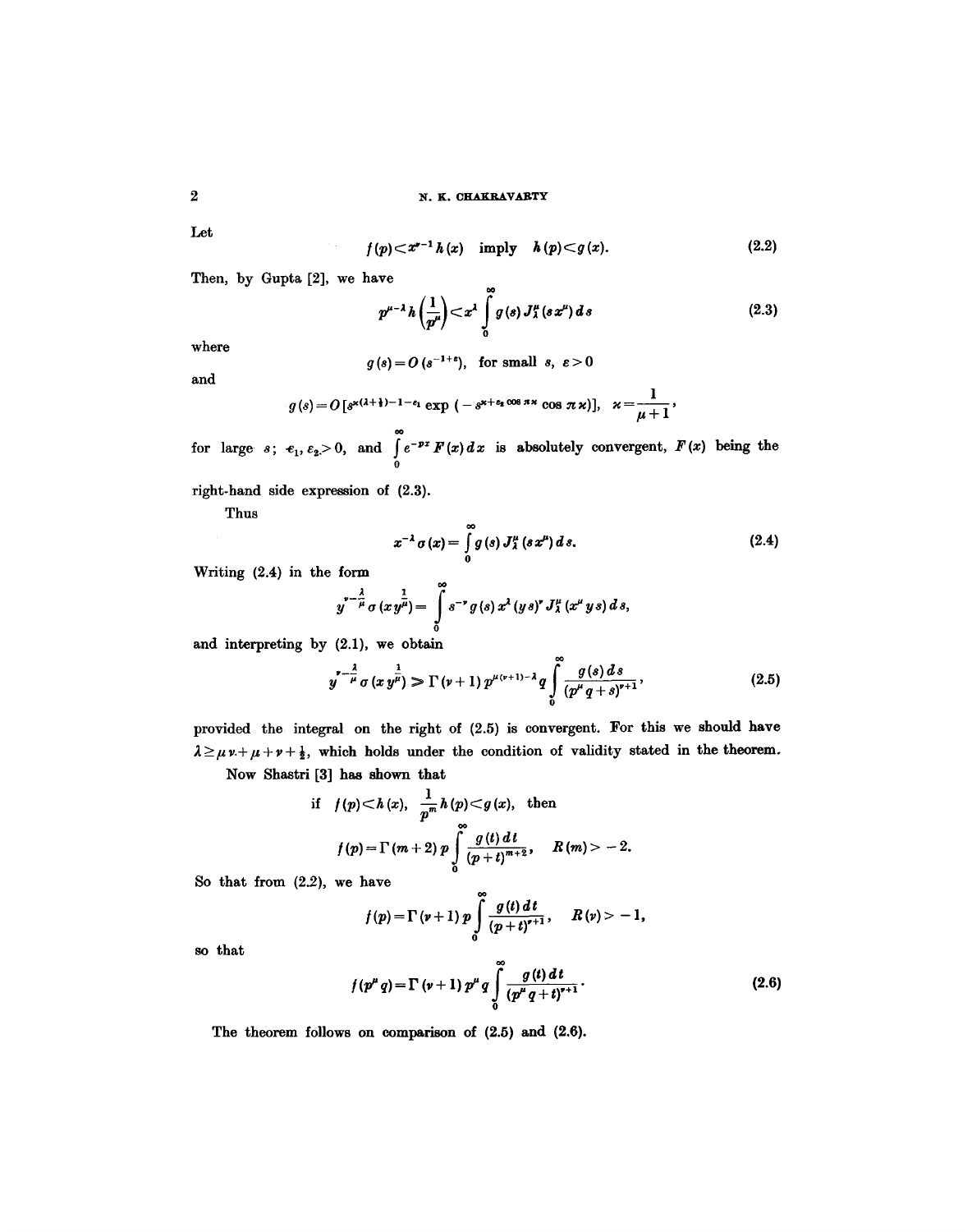The following corollaries are interesting.

(A) Put  $\nu=1$ ,  $\mu=1$  and  $\lambda=k+1$  and we have:

If 
$$
f(p) < h(x)
$$
,  $\frac{1}{p^k} h(\frac{1}{p}) < \sigma(x)$ , then  $y^{-k} \sigma(xy) > p^{-k} f(pq)$ —a result due to Delerne [4].

(B) Put  $\nu=1$ ,  $\mu=2$ ,  $\lambda=2m+2$  and we obtain:

If 
$$
f(p) < h(x)
$$
,  $\frac{1}{p^{2m}} h(\frac{1}{p^2}) < \sigma(x)$ , then  $y^{-m} \sigma(x \sqrt{y}) > p^{-2m} f(p^2 q)$ ,  $R(m) > -\frac{3}{2}$ .

(C) Put  $\nu=1$ ,  $\mu=\frac{1}{2}$ ,  $\lambda=m+\frac{1}{2}$  and we obtain:

If 
$$
f(p) \le h(x)
$$
,  $\frac{1}{p^m} h\left(\frac{1}{\sqrt{p}}\right) \le \sigma(x)$ , then  $y^{-2m} \sigma(xy^2) \ge p^{-m} f(q\sqrt{p})$ ,  $R(m) > -\frac{3}{2}$ .

(1) *Application o/ the Theorem* 

Let

and

$$
h(x) = e^{-\frac{1}{2}x^2}, \text{ so } x^{y-1}h(x) = x^{y-1}e^{-\frac{1}{2}x^2} \sum \Gamma(y) p e^{\frac{1}{2}p^2} D_{-\nu}(p) \equiv f(p)
$$

$$
\frac{1}{p^{\lambda-\mu}}h\left(\frac{1}{p^{\mu}}\right) = \frac{1}{p^{\lambda-\mu}}e^{-\frac{1}{2p^2\mu}} \leq x^{\lambda-\mu} J_{\lambda-\mu}^{2\mu}\left(\frac{1}{2}x^{2\mu}\right) \equiv \sigma(x).
$$

Hence from the theorem, we obtain the operational representation

$$
x^{\lambda-\mu} y^{\nu-1} J_{\lambda-\mu}^{2\mu} \left(\frac{1}{2} y^2 x^{2\mu}\right) \gg \Gamma\left(\nu\right) p^{\mu(1+\nu)-\lambda} \cdot q e^{\frac{1}{4} p^{2\mu} q^2} D_{-\nu} \left(p^{\mu} q\right) \tag{2.7}
$$

which can be written in the form

$$
x^m y^{n+k-2} J_{m-1}^{\frac{2m}{n-1}}(\frac{1}{2}y^2 x^{\frac{2m}{n-1}}) \ge \Gamma(n+k-1) q p^{\frac{mk}{n-1}} e^{\frac{1}{4} q^2 p^{\frac{2m}{n-1}}} D_{-(n+k-1)}(q p^{\frac{m}{n-1}}). \qquad (2.8)
$$

In particular,

 $\sim$ 

$$
x^{\frac{1}{2}m} y^{m+k-1} J_m(y \sqrt{2x}) \ge \frac{\Gamma(2m+k)}{2^{\frac{1}{2}m}} q p^{\frac{1}{2}k} e^{\frac{1}{2}p q^2} D_{-(2m+k)}(q \sqrt{p}) \tag{2.9}
$$

$$
x^{\frac{1}{2}m} y^{m-1} J_m(y \sqrt{2x}) \geqslant \frac{\Gamma(2m)}{2^{\frac{1}{2}m}} q e^{\frac{1}{2} p q^2} D_{-2m}(q \sqrt{p}) \tag{2.91}
$$

$$
x^{\frac{1}{2}} J_1(y\sqrt{2x}) \geq 2^{-\frac{1}{2}} q e^{\frac{1}{2}pq^2} D_{-2}(q\sqrt{p})
$$
\n(2.92)

$$
x^{\frac{1}{2}m} y^m J_m(y\sqrt{2x}) \geqslant \frac{\Gamma(2m+1)}{2^{\frac{1}{2}m}} q \sqrt{p} e^{\frac{1}{2}pq^2} D_{-(2m+1)}(q\sqrt{p}) \tag{2.93}
$$

$$
J_0(y\sqrt{2x}) \gg q\sqrt{p} e^{i p q^2} D_{-1}(q\sqrt{p})
$$
\n(2.94)

$$
\sin(y\sqrt{x}) \gg \sqrt{\pi p} q e^{\frac{1}{2} p q^2} D_{-2} (q \sqrt{2 p})^{[4]}
$$
\n(2.95)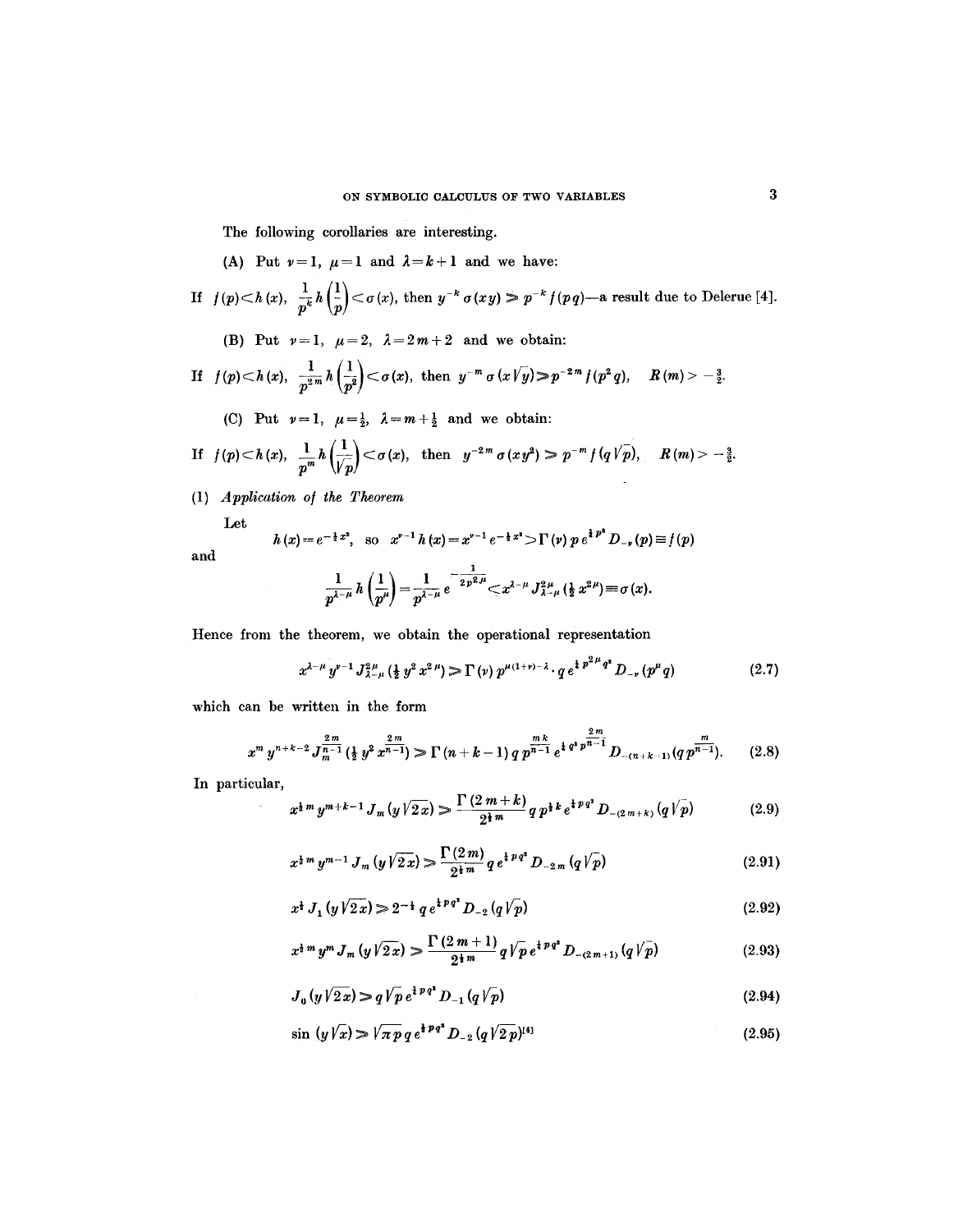and

$$
y^{k-1} \sin (y \mid \widetilde{2x}) \gg \sqrt{\frac{\pi}{2}} \Gamma(k+1) q p^{\frac{1}{2}k} e^{\frac{1}{4}pq^2} D_{-(k+1)}(q \mid \widetilde{\varphi}). \tag{2.96}
$$

Also

and

$$
x^{\frac{1}{3}(m+1)}y^{\frac{1}{3}(m+3k-2)}J_{\frac{1}{2}(m-1),\frac{1}{2}m}\left[3\sqrt{\frac{3}{8}x^2y^2}\right] \gg \sqrt{\frac{2}{\pi}}\Gamma\left(m+k\right)q\,p^k\,e^{\frac{1}{4}p^2q^2}D_{-(m+k)}\left(p\,q\right)\quad(2.10)
$$

with the following special cases

$$
(xy)^{\frac{1}{2}(m+1)} J_{\frac{1}{2}(m-1),\frac{1}{2}m} \left[ 3 \sqrt{\frac{3}{8} x^2 y^2} \right] \gg \sqrt{\frac{2}{\pi}} \Gamma(m+1) p q e^{\frac{1}{4} p^2 q^2} D_{-(m+1)}(p q) \qquad (2.101)
$$

$$
x^{\frac{1}{2}} J_{-\frac{1}{2},\frac{1}{2}}[3] \sqrt{\frac{3}{8}x^2 y^2}] \gg \sqrt{\frac{2}{\pi}} q V \overline{p} e^{\frac{1}{4} p^2 q^2} D_{-1}(p q) \tag{2.102}
$$

$$
(xy)^{\frac{1}{2}} J_{-\frac{1}{4},\frac{1}{4}} [3 \sqrt{\frac{3}{8} x^2 y^2}] \gg \frac{1}{\sqrt{2}} p q e^{\frac{1}{4} p^2 q^2} D_{-\frac{3}{2}}(p q). \tag{2.103}
$$

(2) *Application o/ Cot. A* 

(a) From

$$
\frac{1}{1+x^2} > p \{\sin p C i (p) - \cos p S i (p)\},
$$
\n
$$
e^{-\alpha z} \frac{1}{1+\beta^2 x^2} > \frac{p}{\beta} \{\sin \left(\frac{p+\alpha}{\beta}\right) C i \left(\frac{p+\alpha}{\beta}\right) - \cos \left(\frac{p+\alpha}{\beta}\right) S i \left(\frac{p+\alpha}{\beta}\right)\}
$$
\n
$$
\frac{1}{p^{n-2}} \frac{e^{-\frac{\alpha}{p}}}{p^2 + \beta^2} < \frac{1}{\beta^n} U_n (2 \beta x, 2 \sqrt{\alpha} x)^{5},
$$

where  $U_n$  is the Lommel function for unrestricted values of n (Watson [5], p. 537). Hence, we have the operational representation

$$
y^{-n}U_n(2\beta xy, 2\sqrt{\alpha xy}) \geqslant \left(\frac{\beta}{p}\right)^{n-1} q \left[\sin\frac{p q + \alpha}{\beta} C i \left(\frac{p q + \alpha}{\beta}\right) - \cos\frac{p q + \alpha}{\beta} Si\left(\frac{p q + \alpha}{\beta}\right)\right]. \tag{2.11}
$$
\n(b) We have

\n
$$
\Gamma(1 + n - \mu) p^{\mu} e^{\frac{1}{2} p} W_{-n, -\mu + \frac{1}{2}}(p) \leqslant \frac{x^{n-\mu}}{(1+x)^{n+\mu}} \equiv h(x),
$$

$$
R(1+n-\mu) \ge 0,
$$
  

$$
\frac{1}{p^{\mu+n-1}} h\left(\frac{1}{p}\right) = \frac{p^{\mu-n+1}}{(1+p)^{\mu+n}} < \frac{1}{\Gamma(2n)} e^{-\frac{1}{8}x} x^{n-1} M_{\mu,n-\frac{1}{2}}(x),
$$

and we obtain the operational representation

$$
x^{n-1}y^{-\mu}M_{\mu,n-\frac{1}{2}}(xy)e^{-\frac{1}{2}xy} \sum \Gamma(1+n-\mu)\Gamma(2n)\,p^{1-n}\,q^{\mu}e^{\frac{1}{2}pq}\,W_{-n,-\mu+\frac{1}{2}}(pq) \quad (2.12)
$$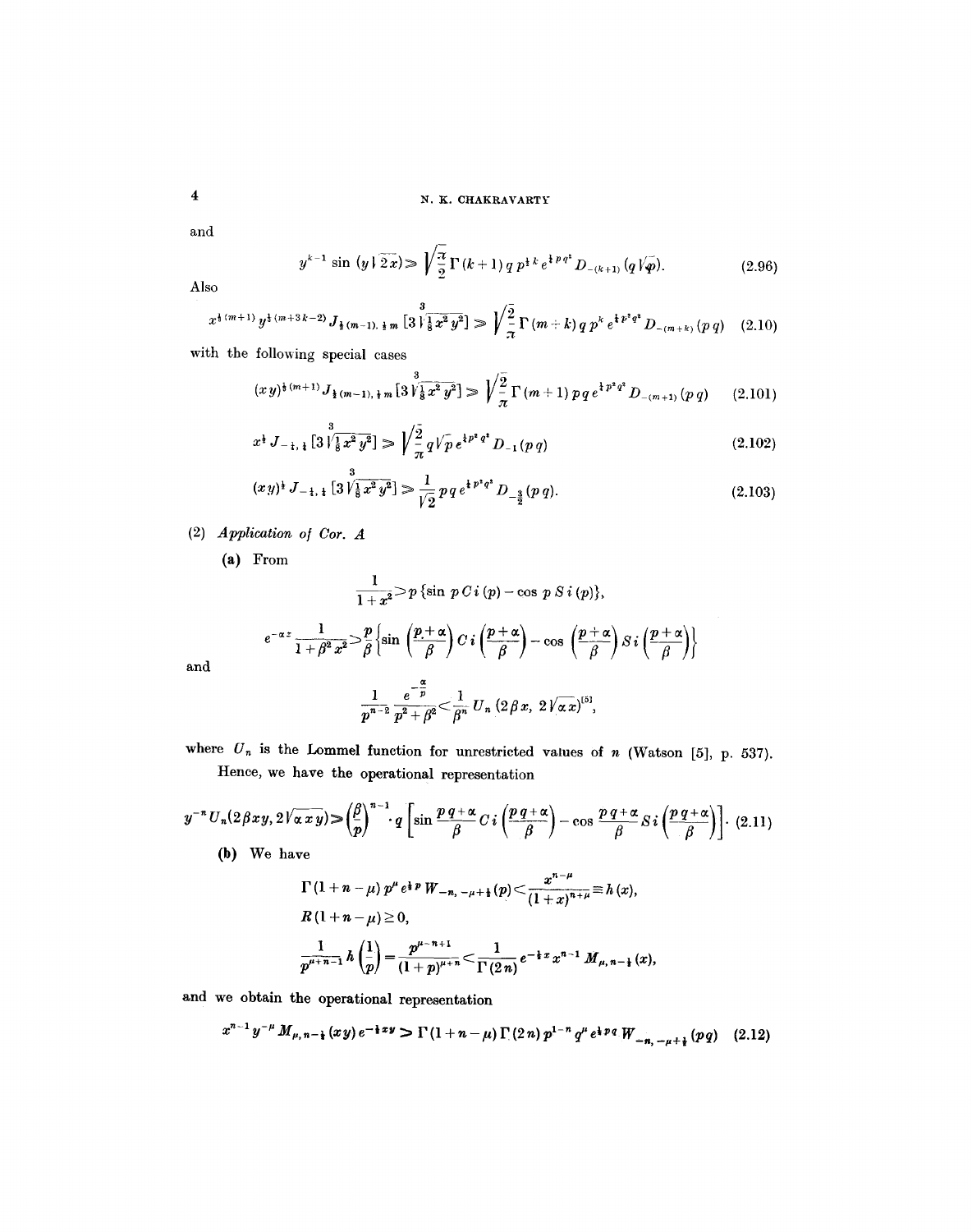and in particular,

$$
e^{-xy} \geqslant p q \, e^{p \, q} \, E_i \left( p \, q \right), \tag{2.121}
$$

 $E_{i}$  having the definition given in [6], p. 352, and

$$
x^{\nu-1}e^{-x y}\geqslant \Gamma(\nu) q p^{2-\nu} S(\nu, p q),
$$

known already,  $S(y, x)$  being Schlömilch's function.

(e) From Adamoff's integral ([6], p. 353) we obtain the following two operational representations :

$$
x^m \sin \sqrt{2x} > \frac{(-1)^m \sqrt{\pi}}{2^{m+\frac{1}{2}}} \frac{1}{p^m} e^{-\frac{1}{4p}} D_{2m+1} \left(\frac{1}{\sqrt{p}}\right)
$$
 (2.13)

and

$$
x^{m-\frac{1}{2}} \cos \sqrt{2x} > \frac{(-1)^m \sqrt{\pi}}{2^m} \frac{1}{p^{m-\frac{1}{2}}} e^{-\frac{1}{4p}} D_{2m} \left(\frac{1}{\sqrt{\rho}}\right)
$$
 (2.14)

*(m,* positive integer in both cases).

Also,

$$
\frac{1}{p^k} \sin \frac{2}{\sqrt{p}} \ll \sqrt{\pi} \ x^{\frac{4k+1}{6}} J_{\frac{2k+1}{2}, \frac{1}{4}}(3 \sqrt{\frac{3}{x}})
$$
\n(2.15)

and

$$
\frac{1}{p^k} \cos \frac{2}{\sqrt{p}} < \sqrt{\pi} \, x^{\frac{4 \cdot k + 1}{6}} J_{k, \, -\frac{1}{2}} \left( 3 \, \sqrt{\frac{3}{x}} \right).
$$
\n(2.16)

We then obtain the operational representations

$$
x^{\frac{1}{6}(4k+1)}y^{\frac{1}{6}(6m-2k-2)}J_{k,-\frac{1}{4}}(3\sqrt{\frac{1}{2}xy}) \geq \frac{(-1)^m}{2^{\frac{1}{6}(6m+2k-1)}}\frac{1}{p^kq^{m-\frac{1}{2}}}e^{-\frac{1}{4p\cdot q}}D_{2m}\left(\frac{1}{\sqrt{pq}}\right) \quad (2.17)
$$

and

$$
x^{\frac{1}{6}(4k+1)}y^{\frac{1}{6}(6m-2k+1)}J_{\frac{1}{2}(2k+1),\frac{1}{2}}(3\sqrt[3]{\frac{1}{2}xy}) \geq \frac{(-1)^m}{2^{\frac{1}{6}(3m+k+1)}}\frac{1}{p^kq^m}e^{-\frac{1}{4pq}}D_{2m+1}\left(\frac{1}{\sqrt{pq}}\right). (2.18)
$$

(d) From (2.13) and Mitra's [7] operational representation

$$
\frac{(-1)^n\sqrt{2\pi}\,\Gamma\,(2\,n+2)}{\Gamma\,(n+1)}\,\frac{p^{n+1}}{(2\,p+1)^{n+3}}\!<\!e^{-\frac{1}{4}\,x}\,D_{2\,n+1}\,(\!/\overline{x})
$$

we obtain, from our corollary,

$$
x^{n} \sin \sqrt{xy} \geqslant \frac{\pi \Gamma(2n+2)}{\Gamma(n+1)} \cdot \frac{p q^{n+1}}{(4 p q + 1)^{n+\frac{3}{2}}}.
$$
\n(2.19)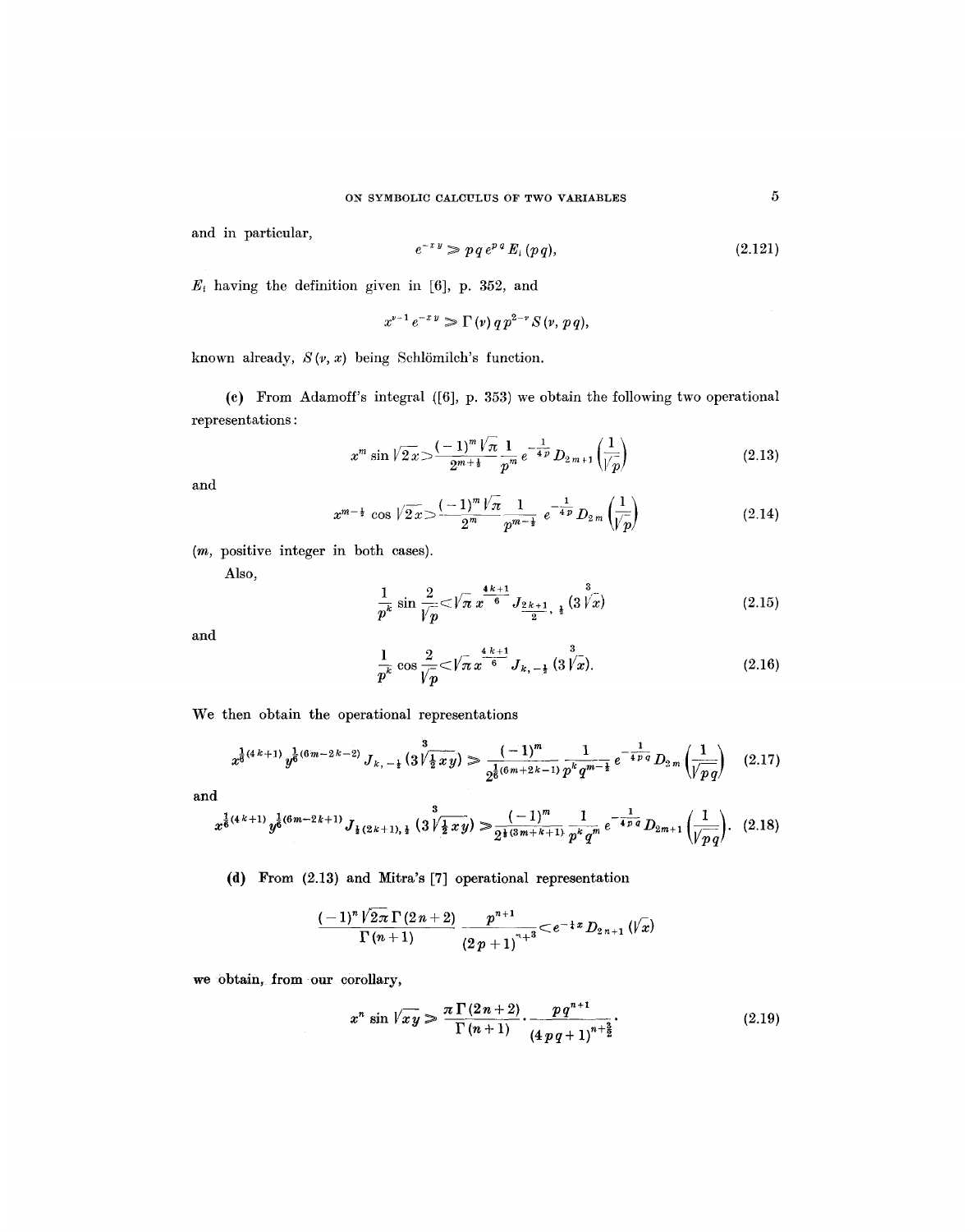Similarly, using (2.14) and

 $\int_{Q_1}{\sqrt{n}}$   $\sqrt{\pi}\Gamma(2n+1)$   $p(1-p)$  $x^{-\frac{1}{2}} D_{2n} (2Vx) > \frac{x^{\frac{1}{2}} (2n+1)}{2^n \Gamma(n+1)} \frac{p(1-p)}{(p+1)^{n+\frac{1}{2}}},$  (Mitra, [7]),

we get

$$
\frac{x^n \cos \sqrt{xy}}{\sqrt{xy}} \ge \frac{2\pi \cdot \Gamma(2n+1)}{\Gamma(n+1)} \frac{pq^{n+1}}{(4pq+1)^{n+\frac{1}{2}}}
$$
\n(2.20)

whence,

$$
\frac{\cos 2\sqrt{xy}}{\sqrt{xy}} > \frac{\pi pq}{(1+pq)^{\frac{1}{2}}},
$$

a result, due to Delerue [4].

(e) Let  
\n
$$
h(x) \equiv \cos \frac{3 \nu \pi}{4} \cos x - \sin \frac{3 \nu \pi}{4} \sin x > \frac{p}{1 + p^2} \left[ p \cos \frac{3 \nu \pi}{4} - \sin \frac{3 \nu \pi}{4} \right] \equiv f(p)
$$
\nand\n
$$
\frac{1}{p^r} h\left(\frac{1}{p}\right) \equiv \frac{1}{p^r} \cos \left(\frac{1}{p} + \frac{3 \nu \pi}{4}\right) < x^{1-r} \text{ ber, } (2\sqrt{x}) \text{ (Mc Lachlan, [8]).}
$$

So, from the theorem,

$$
\left(\frac{x}{y}\right)^{1-\nu} \text{ber, } (2\sqrt{xy}) \geq \frac{q}{p^{\nu-1}(1+p^2q^2)} \left[ pq \cos \frac{3\nu\pi}{4} - \sin \frac{3\nu\pi}{4} \right].
$$

Similarly, from

$$
\frac{1}{p^{\nu}} \sin\left(\frac{1}{p} + \frac{3\nu\pi}{4}\right) < x^{\frac{1}{2}\nu} \text{ bei, } (2\sqrt{x}),
$$

$$
\left(\frac{x}{y}\right)^{\frac{1}{2}\nu} \text{bei, } (2\sqrt{x}y) > \frac{q}{p^{\nu-1}(1+p^2q^2)} \left[\cos\frac{3\nu\pi}{4} + pq\sin\frac{3\nu\pi}{4}\right]
$$

$$
p^2q^2 = (x)^{\frac{1}{2}\nu} \left[\cos\left(\frac{3\nu\pi}{4}\right) + \cos\left(\frac{3\nu\pi}{4}\right) + \cos\left(\frac{3\nu\pi}{4}\right)\right]
$$

whence

$$
\frac{1}{p^{\nu}} \frac{p^2 q^2}{1 + p^2 q^2} \le \left(\frac{x}{y}\right)^{1 \nu} \left[ \text{ber}_r \left(2 \sqrt{xy}\right) \cos \frac{3 \nu \pi}{4} + \text{bei}_r \left(2 \sqrt{xy}\right) \sin \frac{3 \nu \pi}{4} \right] \tag{2.21}
$$

and

$$
\frac{1}{p'}\frac{pq}{1+p^2q^2} \le \left(\frac{x}{y}\right)^{1'}\left[\text{bei}_r\left(2\sqrt{xy}\right)\cos\frac{3\nu\pi}{4}-\text{ber}_r\left(2\sqrt{xy}\right)\sin\frac{3\nu\pi}{4}\right].\tag{2.22}
$$

With  $v=0$ , familiar operational representations for ber  $\left(2\sqrt{xy}\right)$  and bei  $\left(2\sqrt{xy}\right)$  are obtained.

(3) *Applications of Cor. B* 

 $\frac{1}{2}$   $\frac{1}{2}$   $\frac{1}{2}$ (a) From the operational representations of  $e^p$  and  $I_0 \rvert \rvert$ , it easily follows from the theorem that

$$
\text{ber}^2\left(2\sqrt{x}\sqrt{y}\right) + \text{bei}^2\left(2\sqrt{x}\sqrt{y}\right) \geq e^{\frac{1}{p^*q}}.\tag{2.23}
$$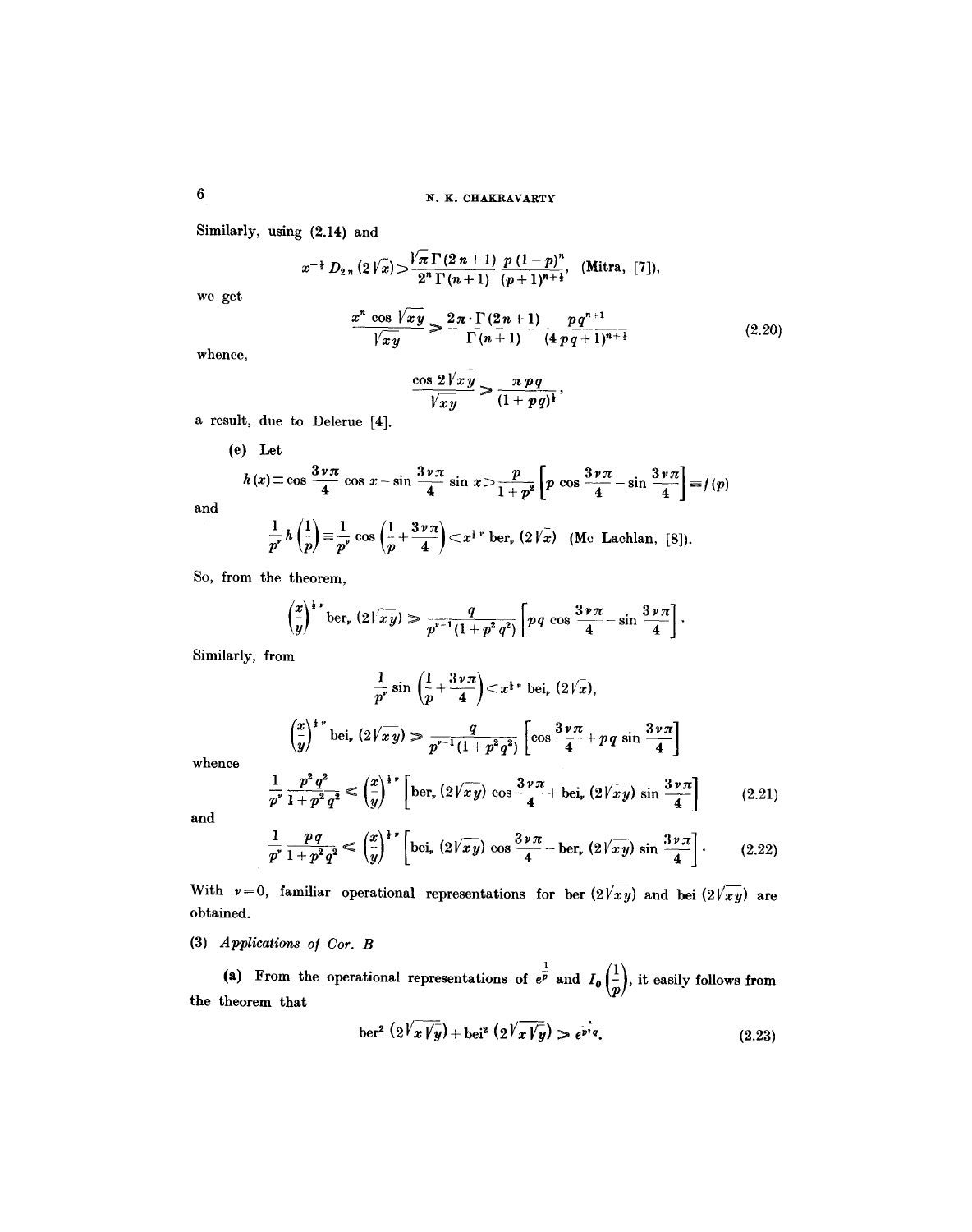(b) Let

$$
f(p) = \frac{(-1)^m \sqrt{\pi}}{2^{m+\frac{1}{2}}} \frac{1}{p^m} e^{-\frac{1}{4p}} D_{2m+1} \left(\frac{1}{\sqrt{p}}\right)
$$

SO

$$
h(x)=x^m\,\sin\,\sqrt{2\,x}.
$$

Hence 
$$
\frac{1}{p^{2\nu-2m}} h\left(\frac{1}{p^2}\right) = \frac{1}{p^{2\nu}} \sin\left(\frac{\sqrt{2}}{p}\right)
$$
  

$$
> 2^{-\frac{\nu}{2}} x^{\nu} \left[ \text{bei}_{2\nu} (2^{\frac{\nu}{2}} \sqrt{\frac{\nu}{2}}) \cos\frac{3\nu\pi}{2} - \text{ber}_{2\nu} (2^{\frac{\nu}{2}} \sqrt{\frac{\nu}{2}}) \sin\frac{3\nu\pi}{2} \right].
$$

Thus

$$
x^{\nu} y^{m-\frac{\nu}{2}} \left[ b e i_{2\nu} \left( 2 \sqrt{\frac{\nu}{\frac{\nu}{2} y}} \right) \cos \frac{3 \nu \pi}{2} - b e r_{2\nu} \left( 2 \sqrt{\frac{\nu}{\frac{\nu}{2} y}} \right) \sin \frac{3 \nu \pi}{2} \right]
$$
  

$$
> \frac{(-1)^{m} \sqrt{\pi}}{2^{m-\frac{\nu}{2}+\frac{1}{2}}} \cdot \frac{1}{p^{2\nu} q^{m}} \cdot e^{-\frac{1}{4 p + q}} D_{2m+1} \left( \frac{1}{p \sqrt{q}} \right). \tag{2.24}
$$

In particular

$$
x^{2m} \text{ bei}_{4m} \left( 2 \sqrt{x \sqrt{2y}} \right) \gg \sqrt{\frac{\pi}{2}} \frac{(-1)^m}{p^{4m} q^m} e^{-\frac{1}{4p^2 q}} D_{2m+1} \left( \frac{1}{p \sqrt{q}} \right) \tag{2.241}
$$

and

bei 
$$
\left(2\sqrt{x\sqrt{2y}}\right) \gg \sqrt{\frac{\pi}{2}} e^{-\frac{1}{4p^2q}}
$$
. (2.242)

Similarly, if we start with (2.14), we can obtain

 $\sim$   $\sim$ 

$$
x^{\nu} y^{m-\frac{1}{2}\nu-\frac{1}{2}} \left[ \operatorname{ber}_{2\nu} \left( 2\sqrt{x\sqrt{2y}} \right) \cos \frac{3\nu \pi}{2} + \operatorname{bei}_{2\nu} \left( 2\sqrt{x\sqrt{2y}} \right) \sin \frac{3\nu \pi}{2} \right]
$$
  

$$
\geq \frac{(-1)^m \sqrt{\pi}}{2^{m-\frac{\nu}{2}}} \cdot \frac{1}{p^{2\nu} q^{m-\frac{1}{2}}} e^{-\frac{1}{4p^{\nu}q}} D_{2m} \left( \frac{1}{p\sqrt{q}} \right). \quad (2.25)
$$

In particular

$$
x^{2^{m}} y^{-\frac{1}{2}} \operatorname{ber}_{4m} \left( 2^{\sqrt[3]{x\sqrt{2y}}} \right) \ge \sqrt{\pi} \cdot \frac{(-1)^{m}}{p^{4m} q^{m-\frac{1}{2}}} e^{-\frac{1}{4p^{2}q}} D_{2m} \left( \frac{1}{p\sqrt{q}} \right) \tag{2.251}
$$

and

$$
\frac{1}{\sqrt{y}}\,\text{ber}\left(2\sqrt[3]{x\sqrt{2y}}\right) \gg \sqrt{\pi q} \,e^{-\frac{1}{4p^2q}}.\tag{2.252}
$$

(e) Fror,-

$$
S(v, z) = \int_{0}^{\infty} e^{-zt} (1+t)^{-v} dt,
$$
  

$$
\frac{1}{(1+x)^{v}} > p \cdot S(v, p).
$$

we have

$$
\frac{1}{(1+x)^{r}} > p \cdot S\left(v, p\right).
$$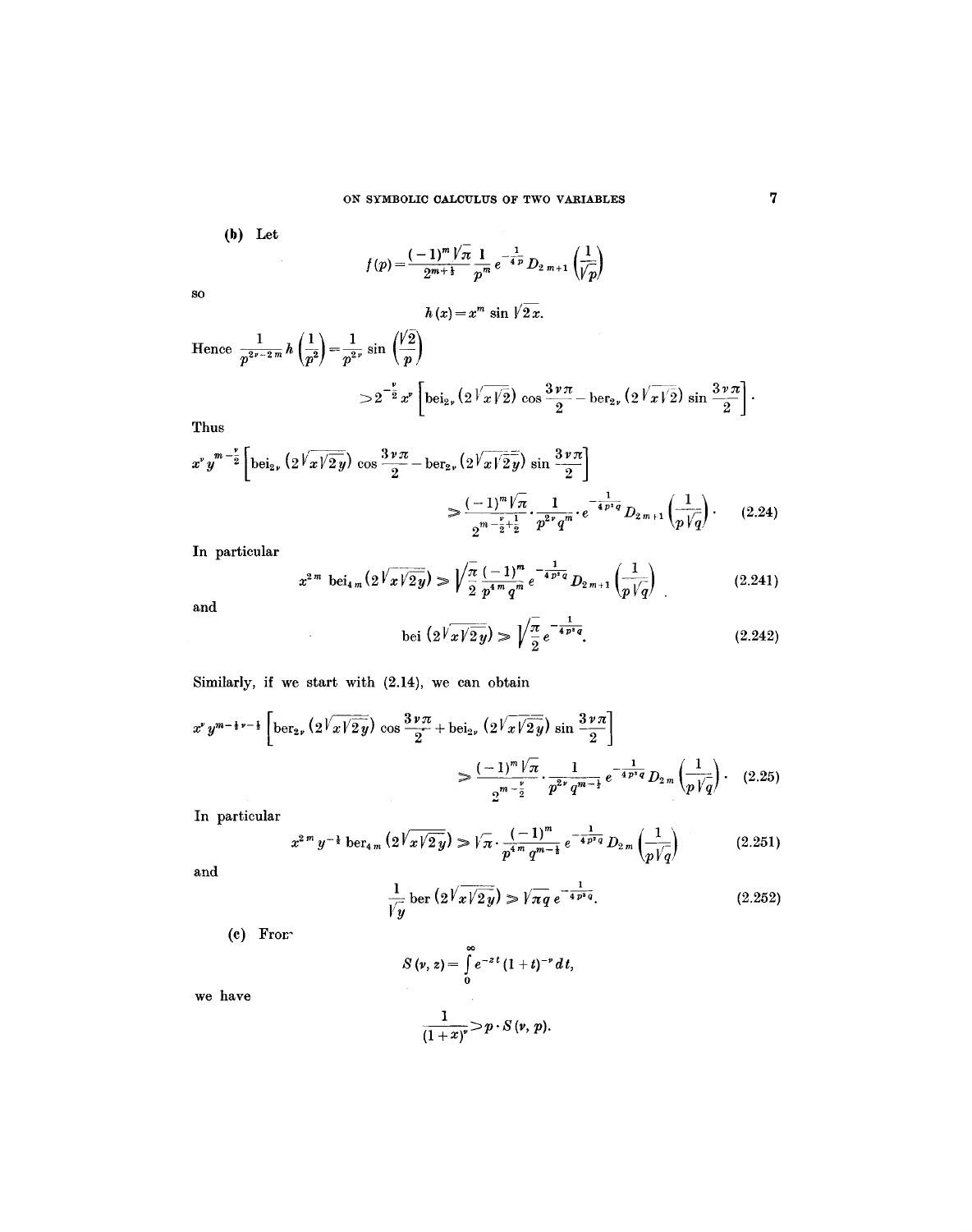**8 8 N. K. CHAKRAVARTY** 

Since

$$
\frac{2^{\nu}\Gamma(\nu+\frac{1}{2})}{\sqrt{\pi}}\cdot\frac{p}{(1+p^{2})^{\nu+\frac{1}{2}}}\!<\!x^{\nu}\,J_{\nu}(x), R(\nu)\!>\!-1,
$$

we have,

$$
x^{\nu} y^{-\frac{\nu}{2}} J_{\nu}(x|\overline{y}) \geq \frac{2^{\nu} \Gamma(\nu + \frac{1}{2})}{|\overline{x}|} \cdot \frac{q}{p^{2\overline{\nu}-2}} \cdot S(\nu + \frac{1}{2}, p^{2} q). \tag{2.26}
$$

Since  $e^{-p} S(1, p) = -E_i(-p)$ , we obtain, in particular,

$$
-pq e^{p^2 q} E_i(-p^2 q) \leq \frac{\sin x \sqrt{y}}{\sqrt{y}}.
$$
 (2.261)

Similarly, if we utilise

$$
\frac{2^{r+1} \Gamma\left(\nu + \frac{3}{2}\right)}{\sqrt{\pi}} \cdot \frac{p^2}{\left(1+p^2\right)^{r+\frac{3}{2}}} \leq x^{r+1} J_r(x), \quad R(v) > -1,
$$

we obtain,

$$
x^{r+1} y^{-\frac{\nu}{2}} J_{\nu} (x \sqrt{\nu}) \gg \frac{2^{r+1} \Gamma(\nu+\frac{3}{2})}{\sqrt{\pi}} \frac{q}{p^{2r-1}} S(\nu+\frac{3}{2}, p^2 q). \tag{2.27}
$$

 $\ddot{\phantom{a}}$ 

In particular,

$$
\cos(x\sqrt{y}) \gg -p^2 q \, e^{p^*q} \, E_i \, (-p^2 q). \tag{2.271}
$$

(4) *Applications o/ Cot. C* 

(a) From

$$
J_{m}(\frac{1}{2}x^{2}) > \pi^{-\frac{1}{2}}\Gamma(m+\frac{1}{2}) p D_{-m-\frac{1}{2}}(p e^{\frac{1}{4}\pi i}) D_{-m-\frac{1}{2}}(p e^{-\frac{1}{4}\pi i}), R(m) > -\frac{1}{2}
$$

and

$$
J_m(\sqrt{x}) I_m(\sqrt{x}) > J_m\left(\frac{1}{2p}\right),\,
$$

we obtain from the theorem,

$$
J_m(y\sqrt{x}) I_m(y\sqrt{x}) \gg \pi^{-\frac{1}{2}} \Gamma(m+\frac{1}{2}) q \sqrt{p} D_{-m-\frac{1}{2}}(q \sqrt{p} e^{\frac{1}{4}\pi i}) D_{-m-\frac{1}{2}}(q \sqrt{p} e^{-\frac{1}{4}\pi i}). \quad (2.28)
$$

(b) Again, if we proceed with

$$
(-1)^n \sqrt[n]{\pi} I_{n+\frac{1}{2}} (2x^2) \geq \frac{1}{2} \Gamma(n+1) p D_{-n-1} (\frac{1}{2} p) D_{-n-1} (-\frac{1}{2} p)
$$

and

$$
I_{\bullet+\frac{1}{2}}\left(\frac{2}{p}\right)<\text{ber}^2_{n+\frac{1}{2}}(2\sqrt{x})+\text{bei}^2_{n+\frac{1}{2}}(2\sqrt{x}),
$$

we derive

$$
\frac{(-1)^n 2\sqrt[n]{\pi}}{\Gamma(n+1)}\left[\text{ber}_{n+\frac{1}{2}}^2(2y\sqrt{\pi})+\text{bei}_{n+\frac{1}{2}}^2(2y\sqrt{\pi})\right] \geq q\sqrt{p} D_{-n-1}\left(\frac{1}{2}q\sqrt{p}\right) D_{-n-1}\left(-\frac{1}{2}q\sqrt{p}\right). (2.29)
$$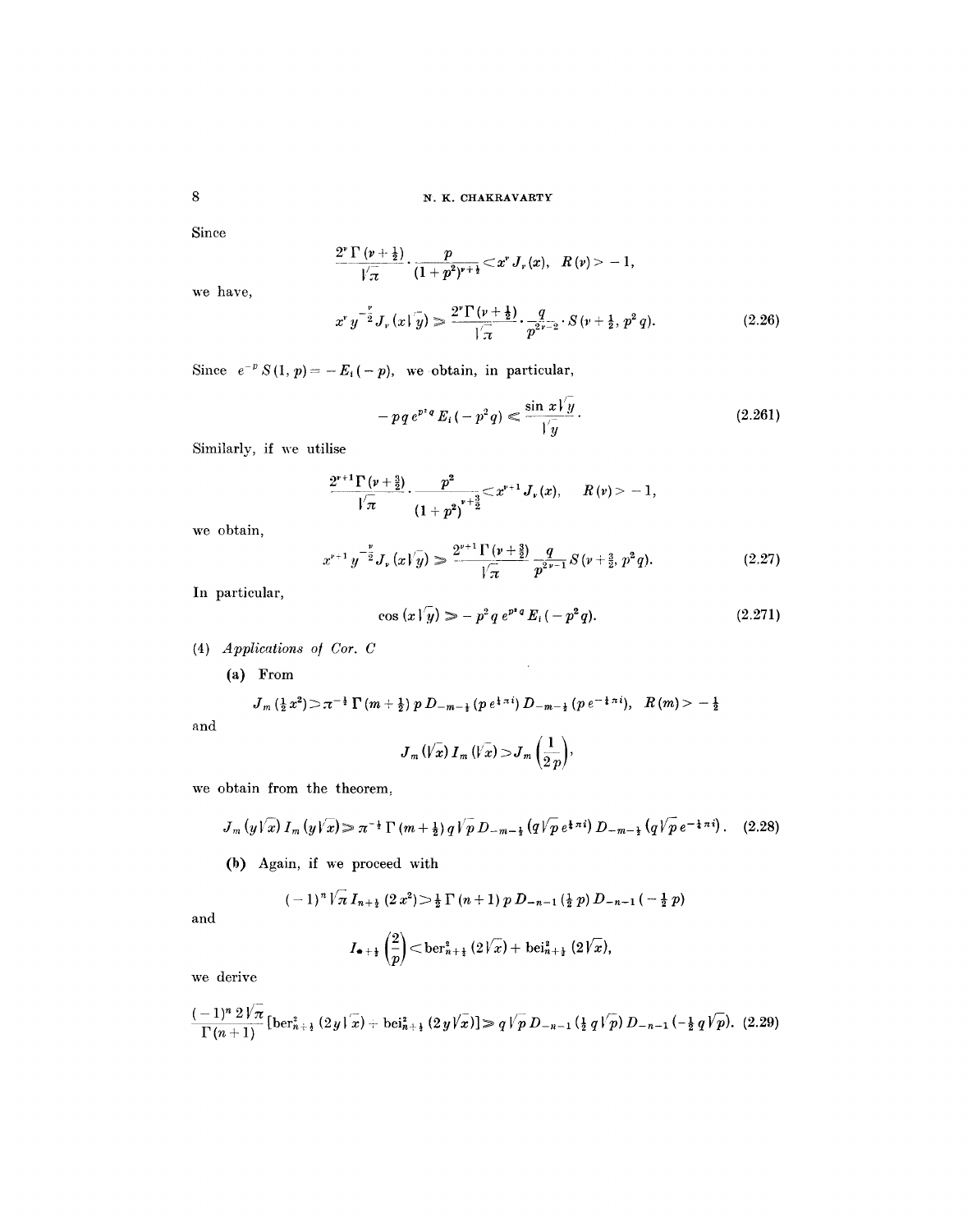(c) We have the operational relations

$$
2 p K_{2m} (\sqrt{2 p} e^{i \pi i}) K_{2m} (\sqrt{2 p} e^{-i \pi i}) \! < \! x^{-1} K_{2m} \left( \frac{2}{x} \right),
$$

deduced by a modification of McDonald's integral [5]; and

$$
x^{-k} \exp \left(-\frac{1}{2 x}\right) W_{k, m}\left(\frac{1}{x}\right) > 2 p^{k+\frac{1}{2}} K_{2 m} (2 \sqrt{p}),
$$

deduced from Goldstein's relation [9]

$$
q^{\mu} K_{\nu} (q r) \leq \frac{1}{r t^{\frac{1}{2} (\mu -1)}} e^{- \frac{r^2}{4 t}} W_{\frac{1}{2} \mu - \frac{1}{2}, \frac{1}{2} \nu} \left( \frac{r^2}{4 t} \right),
$$

where  $q^2 = p$  and r is complex with  $|\arg r| < \frac{1}{4}\pi$ .

So, on application of the theorem, we get

$$
x^{-k} e^{-\frac{1}{2\pi y^{i}}} W_{k,m} \left(\frac{1}{xy^{2}}\right) \geq 4 p^{k+\frac{1}{2}} \cdot q \cdot K_{2,m} \left(\sqrt{2q} \sqrt{p} e^{\frac{1}{4}\pi i}\right) K_{2,m} \left(\sqrt{2q} \sqrt{p} e^{-\frac{1}{4}\pi i}\right) \tag{2.30}
$$

with the following special cases

(i) 
$$
\frac{e^{-\frac{1}{2xy}}K_m\left(\frac{1}{2xy^2}\right)}{y\sqrt{x}} \gg 4\sqrt{\pi p} \cdot q K_{2m} \left(\sqrt{2q\sqrt{p}} e^{i\pi i}\right) K_{2m} \left(\sqrt{2q\sqrt{p}} e^{-i\pi i}\right) \quad (2.301)
$$

(ii) 
$$
\frac{1}{x^{2m+1}y^{2m+1}}e^{-\frac{1}{xy^{2}}} \geq 4 p^{m+1} q K_{2m} (\sqrt{2q} \sqrt{p} e^{i\pi i}) K_{2m} (\sqrt{2q} \sqrt{p} e^{-i\pi i})
$$
 (2.302)

(iii) 
$$
\frac{1}{xy}e^{-\frac{1}{xy}} > 4 p q K_0 \left(\sqrt{2q\sqrt{p}} e^{\frac{1}{4} \pi i}\right) K_0 \left(\sqrt{2q\sqrt{p}} e^{-\frac{1}{4} \pi i}\right)
$$
(2.303)

(iv) 
$$
e^{-\frac{1}{xy^{2}}} \geq 4 q \sqrt{p} K_{1} \left(\sqrt{2 q \sqrt{p}} e^{\frac{1}{4} \pi i}\right) K_{1} \left(\sqrt{2 q \sqrt{p}} e^{-\frac{1}{4} \pi i}\right)
$$
(2.304)

(v) 
$$
\frac{1}{\sqrt{xy}}e^{-\frac{1}{xy}} \gg \pi \sqrt{2pq}e^{-2\sqrt{q}\sqrt{p}}
$$
 (2.305)

and

$$
x^{\mu - \frac{1}{2}} y^{-\frac{1}{2}} e^{-\frac{1}{2xy^2}} D_{-2\mu - \frac{1}{2}} \left( \sqrt{\frac{2}{xy^2}} \right) \gg \pi \cdot 2^{\frac{1}{2} - \mu} p^{\frac{1}{2} - \mu} q^{\frac{1}{2}} e^{-2\sqrt{q/p}} \tag{2.306}
$$

where  $D_r$  is the parabolic Cylinder function.

 $\mathbf{y}$  .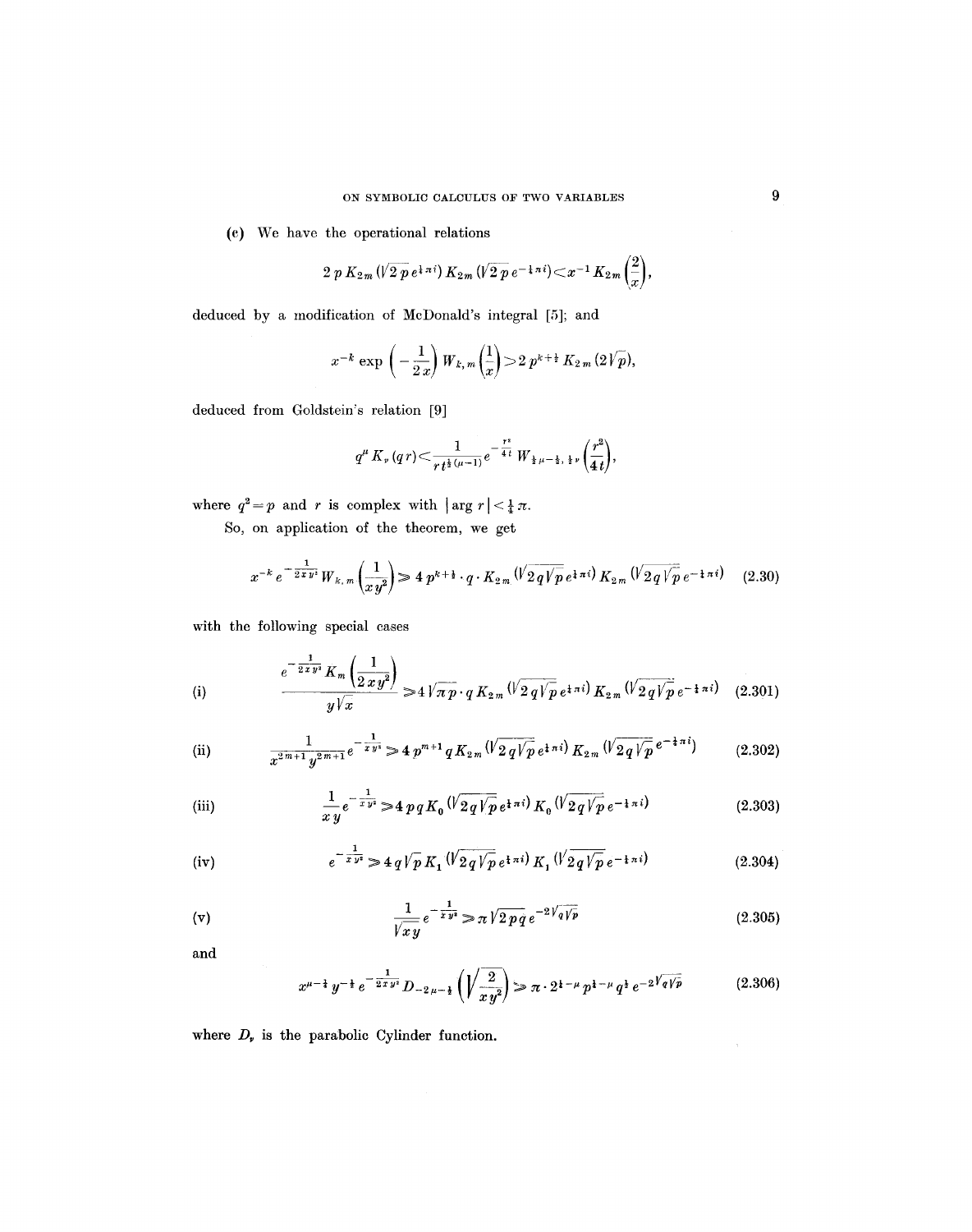**10 N. K. CHAKRAVARTY** 

Since

$$
D_{-1}(\sqrt{2x}) = \left(\frac{\pi}{2}\right)^{\frac{1}{2}}e^{\frac{1}{2}x}(1 - \text{erf }\sqrt{x}), \quad \text{erf } x = \frac{2}{\sqrt{\pi}}\int_{0}^{x}e^{-u^{2}}du,
$$

we have

$$
y^{-1}\left[1-\operatorname{erf}\left(\frac{1}{y\sqrt{\pi}}\right)\right] \gg \sqrt{2\pi q} \, e^{-2\sqrt{q}\sqrt{p}}.\tag{2.307}
$$

(d) By taking  $f(p) = \sqrt{p} E_i \left( - \sqrt{p} \right)$ , so that  $h(x) = \frac{1}{2 \sqrt{2 \pi x}} E_i \left( - \frac{1}{4x} \right)$ , and

 $\sigma(x) = \frac{1}{4\pi\sqrt{x}} E_i \left( -\frac{1}{64x} \right)$  in the theorem, we easily obtain the operational representation

$$
\frac{1}{\sqrt{xy}}E_i\left(-\frac{1}{64\,xy^2}\right) \geq 4\,\pi\sqrt{pq}\,E_i\left(-\sqrt{q\sqrt{p}}\right).
$$
\n(2.31)

(e) We have the operational representations

$$
\operatorname{ber}^{(2)}\left(3\overset{3}{\cancel{|}}\overset{\_}{x}\right) > \operatorname{ber}\left(\frac{2}{\overset{\_}{\cancel{|}}\overset{\_}{p}}\right) \text{ and } \operatorname{bei}^{(2)}\left(3\overset{3}{\cancel{|}}\overset{\_}{x}\right) > \operatorname{bei}\left(\frac{2}{\overset{\_}{\cancel{|}}\overset{\_}{p}}\right),
$$

where  $ber^{(n)}$  and  $bei^{(n)}$  are defined by

$$
I_{0,\ldots,0}^{(n)}(x i^{\frac{1}{n+1}}) = \operatorname{ber}^{(n)}(x) + i \operatorname{bei}^{(n)}(x), \qquad I_{0,\ldots,0}^{(n)}(x)
$$

being the Hyperbesselian function (Delerue [4]) and

$$
\text{ber } (x) > \frac{p}{\sqrt{2}} \left[ \frac{p^2}{1+p^4} + \frac{1}{\sqrt{1+p^4}} \right]^{\frac{1}{2}}
$$
\n
$$
\text{bei } (x) > \frac{p}{\sqrt{2}} \left[ \frac{1}{\sqrt{1+p^4}} - \frac{p^2}{1+p^4} \right]^{\frac{1}{2}}.
$$

The theorem then gives the operational relations

 $\overline{a}$ 

ber<sup>(2)</sup> 
$$
\left[3\sqrt[3]{\frac{1}{4}x\sqrt[3]{y}}\right] \gg \frac{q\sqrt{p}}{\sqrt{2}(1+p^2q^4)^{\frac{1}{2}}} \left[\sqrt{1+p^2q^4}+p\,q^2\right]^{\frac{1}{2}}
$$
 (2.32)

and

$$
\text{bei}^{(2)} \left[ 3 \sqrt[3]{\frac{1}{4} x \sqrt[3]{y}} \right] \gg \frac{q \sqrt{p}}{\sqrt{2} (1 + p^2 q^4)^{\frac{1}{2}}} \left[ \sqrt{1 + p^2 q^4} - p q^2 \right]^{\frac{1}{2}}.
$$
\n(2.33)

 $(f)$  Let

$$
f(p) = \sqrt[n]{\pi} \Gamma(\frac{1}{2} - \mu) (\frac{1}{2} p)^{1+\mu} \{H_{-\mu}(p) - Y_{-\mu}(p)\}
$$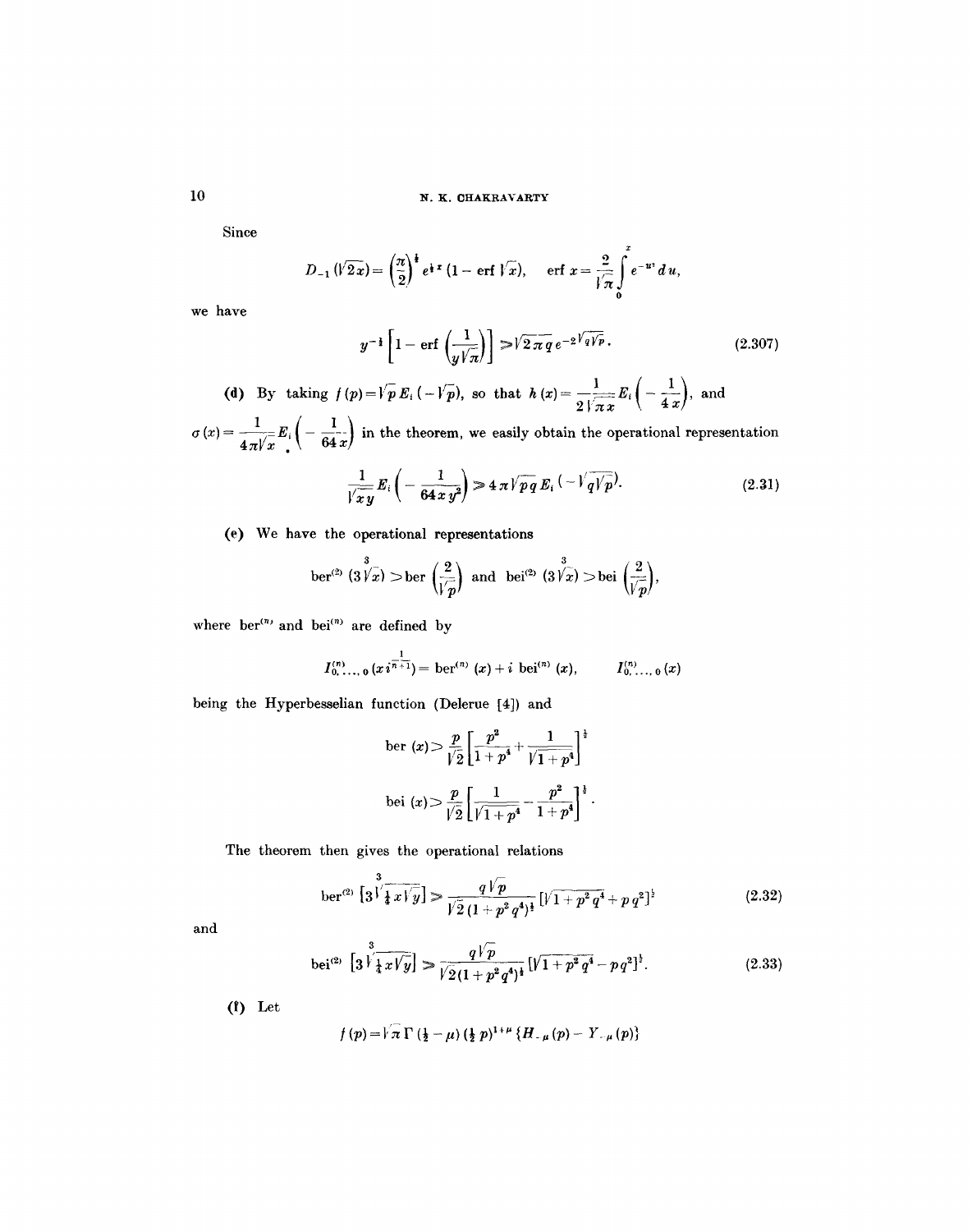so that

$$
h(x)=\frac{1}{(1+x^2)^{\mu+\frac{1}{2}}}\cdot
$$

Then

$$
\frac{1}{p^{2\lambda}}h\left(\frac{1}{\sqrt{p}}\right)=\frac{p^{\mu-2\lambda+\frac{1}{2}}}{(1+p)^{\mu+\frac{1}{2}}}<\frac{e^{-\frac{1}{2}x}\frac{x^{\lambda-\frac{1}{2}}}{\Gamma(1+2\lambda)},\quad \lambda>-\frac{1}{2},\quad \text{if } \sigma(x) \text{ say.}
$$

We then obtain

$$
e^{-\frac{1}{2}xy^{2}}x^{\lambda-\frac{1}{2}}y^{-2\lambda-1}M_{\mu-\lambda,\lambda}(xy^{2}) \geq \frac{\sqrt{\pi}\,\Gamma\left(\frac{1}{2}-\mu\right)\,\Gamma\left(2\,\lambda+1\right)}{2^{\mu+1}}\cdot q^{1+\mu}\cdot p^{\frac{1}{2}\left(1+\mu-4\,\lambda\right)}.
$$
\n
$$
\cdot\left[H_{-\mu}\left(q\,\sqrt{p}\right)-Y_{-\mu}\left(q\,\sqrt{p}\right)\right].\tag{2.34}
$$

In particular,

$$
x^{2m} e^{-xy} \ge \frac{\sqrt{\pi} \Gamma(-2m)}{2^{2m+\frac{3}{2}}} \frac{\Gamma(1+2m)}{2^{\frac{3}{2}+\frac{3}{2}}} p^{\frac{3}{2}(\frac{3}{2}-2m)} \cdot q^{\frac{3}{2}+2m} \cdot \frac{1}{2^{\frac{3}{2}+2m}} \cdot \frac{1}{2^{\frac{3}{2}+2m}} \cdot \frac{1}{2^{\frac{3}{2}+2m}} \cdot \frac{1}{2^{\frac{3}{2}+2m}} \cdot \frac{1}{2^{\frac{3}{2}+2m}} \cdot \frac{1}{2^{\frac{3}{2}+2m}} \cdot \frac{1}{2^{\frac{3}{2}+2m}} \cdot \frac{1}{2^{\frac{3}{2}+2m}} \cdot \frac{1}{2^{\frac{3}{2}+2m}} \cdot \frac{1}{2^{\frac{3}{2}+2m}} \cdot \frac{1}{2^{\frac{3}{2}+2m}} \cdot \frac{1}{2^{\frac{3}{2}+2m}} \cdot \frac{1}{2^{\frac{3}{2}+2m}} \cdot \frac{1}{2^{\frac{3}{2}+2m}} \cdot \frac{1}{2^{\frac{3}{2}+2m}} \cdot \frac{1}{2^{\frac{3}{2}+2m}} \cdot \frac{1}{2^{\frac{3}{2}+2m}} \cdot \frac{1}{2^{\frac{3}{2}+2m}} \cdot \frac{1}{2^{\frac{3}{2}+2m}} \cdot \frac{1}{2^{\frac{3}{2}+2m}} \cdot \frac{1}{2^{\frac{3}{2}+2m}} \cdot \frac{1}{2^{\frac{3}{2}+2m}} \cdot \frac{1}{2^{\frac{3}{2}+2m}} \cdot \frac{1}{2^{\frac{3}{2}+2m}} \cdot \frac{1}{2^{\frac{3}{2}+2m}} \cdot \frac{1}{2^{\frac{3}{2}+2m}} \cdot \frac{1}{2^{\frac{3}{2}+2m}} \cdot \frac{1}{2^{\frac{3}{2}+2m}} \cdot \frac{1}{2^{\frac{3}{2}+2m}} \cdot \frac{1}{2^{\frac{3}{2}+2m}} \cdot \frac{1}{2^{\frac{3}{2}+2m}} \cdot \frac{1}{2^{\frac{3}{2}+2m}} \cdot \frac{1}{2^{\frac{3}{2}+2m}} \cdot
$$

(g) Again, if we take

$$
f(p) = \Gamma(m + \frac{1}{2}) p^{\frac{1}{2}(n-m+1)} e^{\frac{1}{2} p} W_{-\frac{1}{2}(n+m), -\frac{1}{2}(n-m)}(p), \quad R(m) > -\frac{1}{2}
$$

so that

$$
h(x)=\frac{x^{m-\frac{1}{2}}}{(1+x)^{n+\frac{1}{2}}},
$$

and

$$
\sigma(x) = \sqrt{\frac{2}{\pi}} (2 x)^{\frac{1}{2}(n-\frac{1}{2})} e^{\frac{x}{2}} D_{-n-\frac{1}{2}}(\sqrt{2 x}), \quad R(n) > -\frac{3}{2},
$$

in the theorem, we obtain

$$
x^{\frac{1}{2}(n-\frac{1}{2})} y^{m-\frac{1}{2}} e^{\frac{1}{2}xy^2} D_{-n-\frac{1}{2}}(y\sqrt{2x})
$$
  
\n
$$
\frac{\sqrt{\pi} \Gamma(m+\frac{1}{2})}{2^{\frac{1}{2}(n+\frac{1}{2})}} \cdot p^{\frac{1}{2}(m-n+1)} q^{\frac{1}{2}(n-m+1)} e^{\frac{1}{2}q\sqrt{p}} \cdot W_{-\frac{1}{2}(n+m),-\frac{1}{2}(n-m)}(q\sqrt{p})
$$
(2.35)

where  $R (n - m) > -3$ .

In particular,

$$
y^{-\frac{1}{2}} e^{xy^2} [1 - \text{erf } (y\sqrt{x})] \gg \pi p^{\frac{1}{2}} q e^{q\sqrt{p}} [1 - \text{erf } \sqrt{q \sqrt{p}}]. \tag{2.351}
$$

3. In the following, we shall obtain the sum of certain series and evaluate certain definite integrals by the help of the symbolic calculus of two variables.

 $\sim$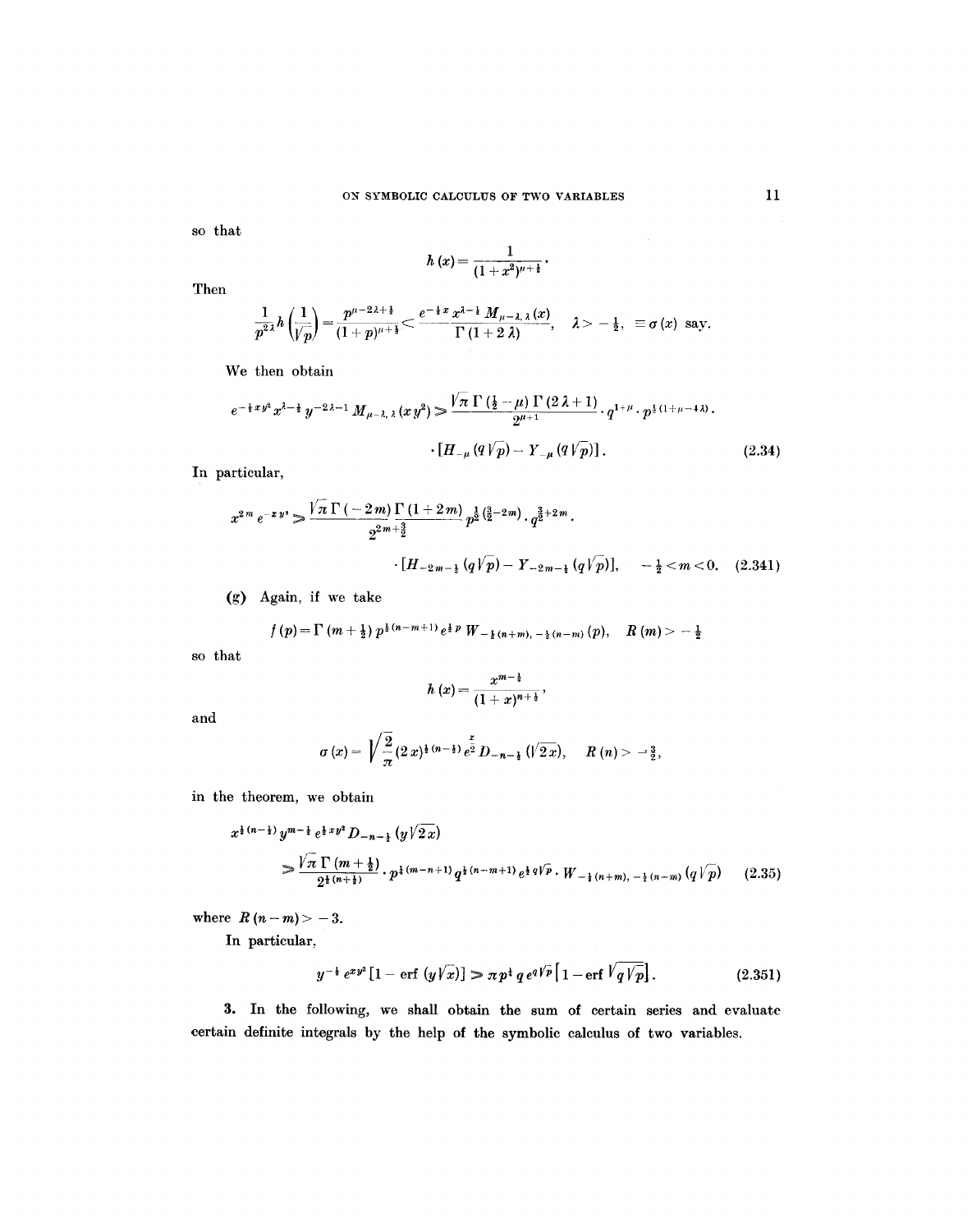12 N. K. CHAKRAVARTY

(1) We have

 $L_n^{\alpha}(x) = \sum_{r=0}^{\infty} {n-r \choose n-r} \frac{x}{r!}$ (3.1)

and

$$
L_n^{-\frac{1}{2}}(x) = \frac{(-1)^n}{2^n n!} e^{\frac{x}{2}} D_{2n} (\sqrt{2x}).
$$

So, writing (3.1) in the form

$$
\frac{1}{n! \ 2^{\frac{1}{6}(4k+1)}} \cdot \frac{(-1)^n}{2^{\frac{1}{6}(6n+2k-1)}} \cdot \frac{1}{p^k q^{n-\frac{1}{2}}} e^{-\frac{1}{4pq}} D_{2n} \left(\frac{1}{\sqrt{pq}}\right)
$$

$$
= \sum_{r=0}^n \frac{(-1)^n}{r!} {n-\frac{1}{2} \choose n-r} \cdot \frac{1}{(2p)^{k+r} q^{n+r-\frac{1}{2}}} e^{-\frac{1}{2pq}}
$$

and interpreting both sides by (2.17) and Delerue's [4] operational representation

$$
x^{\frac{2m-n}{3}}y^{\frac{2n-m}{3}}J_{m,n}(3\sqrt{x y}) \gg \frac{1}{p^m q^n}e^{-\frac{1}{p\overline{q}}},
$$

we obtain, on reduction,

$$
\frac{1}{n!}(\frac{1}{2}xy)^{\frac{n}{3}}J_{k,-\frac{1}{2}}(3\sqrt{\frac{1}{2}xy})=\sum_{r=0}^{n}\frac{(-1)^{r}}{r!}\binom{n-\frac{1}{2}}{n-r}(\frac{1}{2}xy)^{\frac{1}{2}r}J_{k+r,\,n+r-\frac{1}{2}}(3\sqrt{\frac{3}{2}xy}).
$$

This leads to the expansion

$$
\frac{1}{n!}x^n J_{k,-\frac{1}{2}}(3x) = \sum_{r=0}^n \frac{(-1)^r}{r!} {n-\frac{1}{2} \choose n-r} x^r J_{k+r,\,n+r-\frac{1}{2}}(3x). \tag{3.2}
$$

Similarly, if we proceed with (3.1) and

$$
L_n^{\frac{1}{2}}(x) = \frac{(-1)^n}{2^{n+\frac{1}{2}}n!}x^{-\frac{1}{2}}e^{\frac{1}{2}x} D_{2n+1}(\sqrt{2x}),
$$

and interpret by the help of (2.18) and Delerue's result quoted above, we obtain

$$
\frac{2}{n!}(\frac{1}{2}xy)^{\frac{1}{4}(n+1)}J_{\frac{1}{2}(2k+1),\frac{1}{4}}(3\sqrt[3]{\frac{1}{2}xy})=\sum_{r=0}^n\frac{(-1)^r}{r!}\binom{n+\frac{1}{2}}{n-r}(\frac{1}{2}xy)^{\frac{1}{4}r}J_{k+r-\frac{1}{2},n+r-\frac{1}{2}}(3\sqrt[3]{\frac{1}{2}xy}).
$$

This gives the expansion

$$
\frac{2}{n!}x^{n+1}J_{\frac{1}{2}(2k+1),\frac{1}{2}}(3x)=\sum_{r=0}^{n}\frac{(-1)^{r}}{r!}\binom{n+\frac{1}{2}}{n-r}x^{r}J_{k+r-\frac{1}{2},n+r-\frac{1}{2}}(3x).
$$
 (3.3)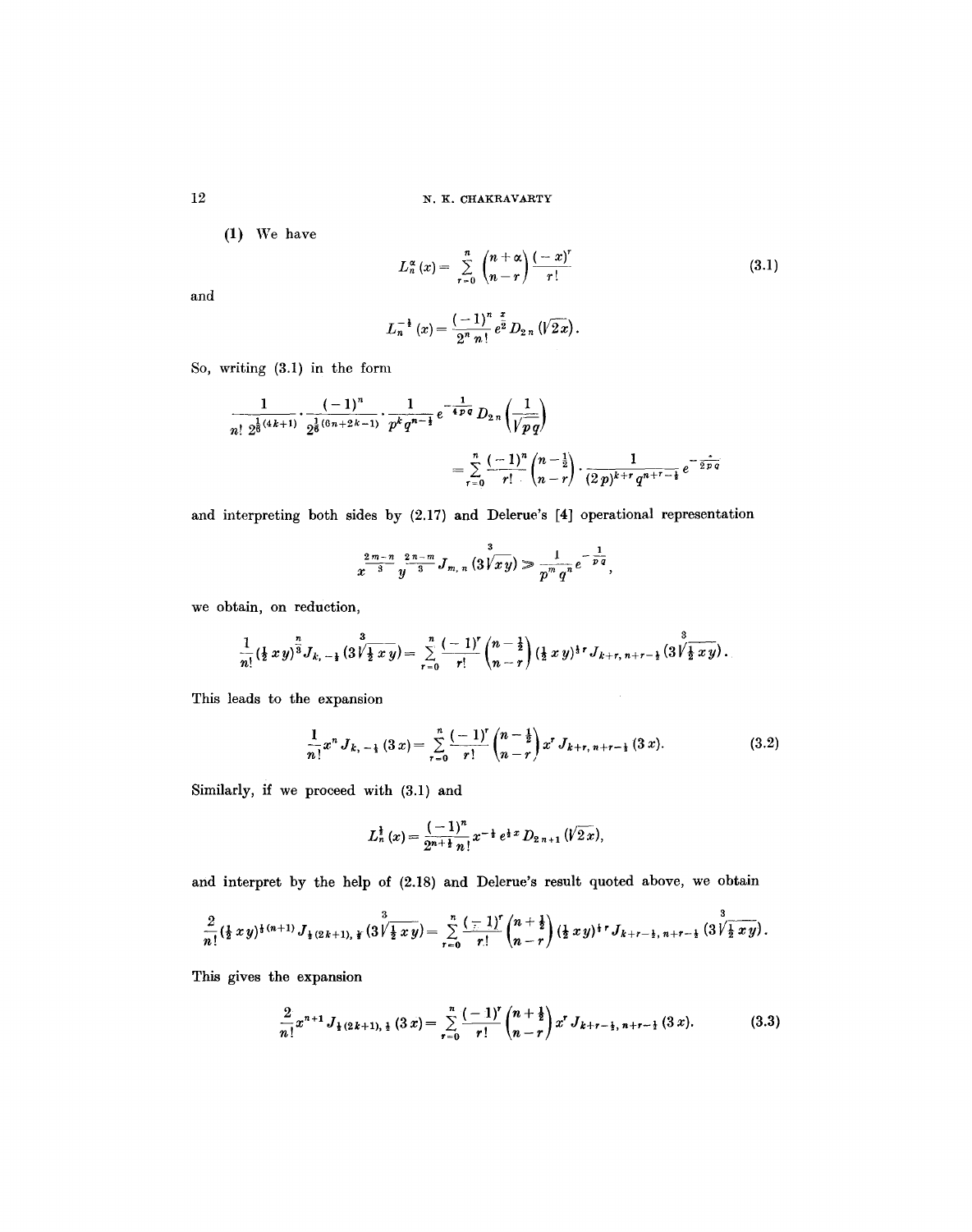(2) We have

$$
\frac{1}{p^m q^n}e^{-(\alpha+\beta)\frac{1}{p\,q}}=\sum_{r=0}^{\infty}\frac{(-1)^r}{r!}\beta^r\frac{1}{p^{m+r}q^{n+r}}e^{-\frac{\alpha}{p\,q}}.
$$

Hence, on interpretation, by Delerue's operational representation and subsequent simplification, we obtain

$$
J_{m,\;n}\left[3\overline{\sqrt{(\alpha+\beta)}\,x\,y}\right]=\left(1+\frac{\beta}{\alpha}\right)^{\frac{m+n}{3}}\sum_{r=0}^{\infty}\frac{(-1)^r}{r!}\left(\frac{\beta}{\overline{\sqrt[3]{\alpha^2}}}\right)^r(x\,y)^{\frac{1}{3}\,r}\,J_{m+r,\;n+r}\left(3\overline{\sqrt[3]{\alpha\,x\,y}}\right).
$$

This can be written in the form

$$
J_{m,\,n}\left[3\,x\,\sqrt{\alpha+\beta}\right]=\left(1+\frac{\beta}{\alpha}\right)^{\frac{m+n}{3}}\sum_{r=0}^{\infty}\frac{(-1)^r}{r!}\left(\frac{\beta}{\sqrt{\alpha^2}}\right)^r x^r\,J_{m+r,\,n+r}\left(3\,x\,\sqrt{\alpha}\right). \hspace{1cm} (3.4)
$$

Where, for convergence of the series on the right, we take  $\beta^3 < \alpha^2$ .

(3) We have

$$
\frac{1}{p\,q}\cdot\frac{p^{\mu(\nu+1)-\lambda}\cdot q}{(1+p^{\mu}q)^{\nu+1}}\cdot\frac{p^{\mu(\beta+1)-\nu}\cdot q}{(1+p^{\mu}q)^{\beta+1}}=\frac{p^{\mu(\nu+\beta+2)-(\lambda+\gamma+1)}\cdot q}{(1+p^{\mu}q)^{\nu+\beta+2}}\,.
$$

So, on interpretation by the product theorem and the operational representation (2.1) we obtain

$$
\int_{0}^{x} \int_{0}^{y} (x - \xi)^{\lambda} (y - \eta)^{r} \xi^{r} \eta^{\beta} J_{\lambda}^{\mu} [(x - \xi)^{\mu} (y - \eta)] J_{\gamma}^{\mu} (\xi^{\mu} \eta) d\xi d\eta
$$
\n
$$
= \frac{\Gamma (\beta + 1) \Gamma (\nu + 1)}{\Gamma (\nu + \beta + 2)} x^{\lambda + \nu + 1} y^{\nu + \beta + 1} J_{\lambda + \gamma + 1}^{\mu} (x^{\mu} y). \tag{3.5}
$$

In particular,

$$
\int_{0}^{x} \int_{0}^{y} (x - \xi)^{\frac{\lambda+1}{3}} \xi^{\frac{\gamma+1}{3}} (y - \eta)^{\frac{1}{6}(6\nu - 2\lambda + 1)} \cdot \eta^{\frac{1}{6}(6\beta - 2\gamma + 1)} \cdot J_{\frac{\lambda}{2} - \frac{1}{2}, \frac{\lambda}{2}} \left[3 \sqrt{\frac{3}{4} (x - \xi)^2 (y - \eta)} \right] \cdot J_{\frac{\gamma}{2} - \frac{1}{2}, \frac{\gamma}{2}} \left[3 \sqrt{\frac{3}{4} \xi^2 \eta} \right] d\xi d\eta
$$
  

$$
= \frac{1}{\sqrt{\pi}} \cdot \frac{\Gamma(\beta + 1) \Gamma(\nu + 1)}{\Gamma(\nu + \beta + 2)} x^{\frac{\lambda + \gamma + 2}{3}} y^{\frac{1}{6}(6\nu + 6\beta - 2\lambda - 2\gamma + 5)} \cdot J_{\frac{\lambda + \gamma - 1}{2}, \frac{\lambda + \gamma + 1}{2}} \left\{3 \sqrt{\frac{3}{4} x^2 y} \right\}. \tag{3.51}
$$

*Department o] Mathematics, Central Calcutta College, Calcutta.* 

 $\bar{\mathcal{A}}$